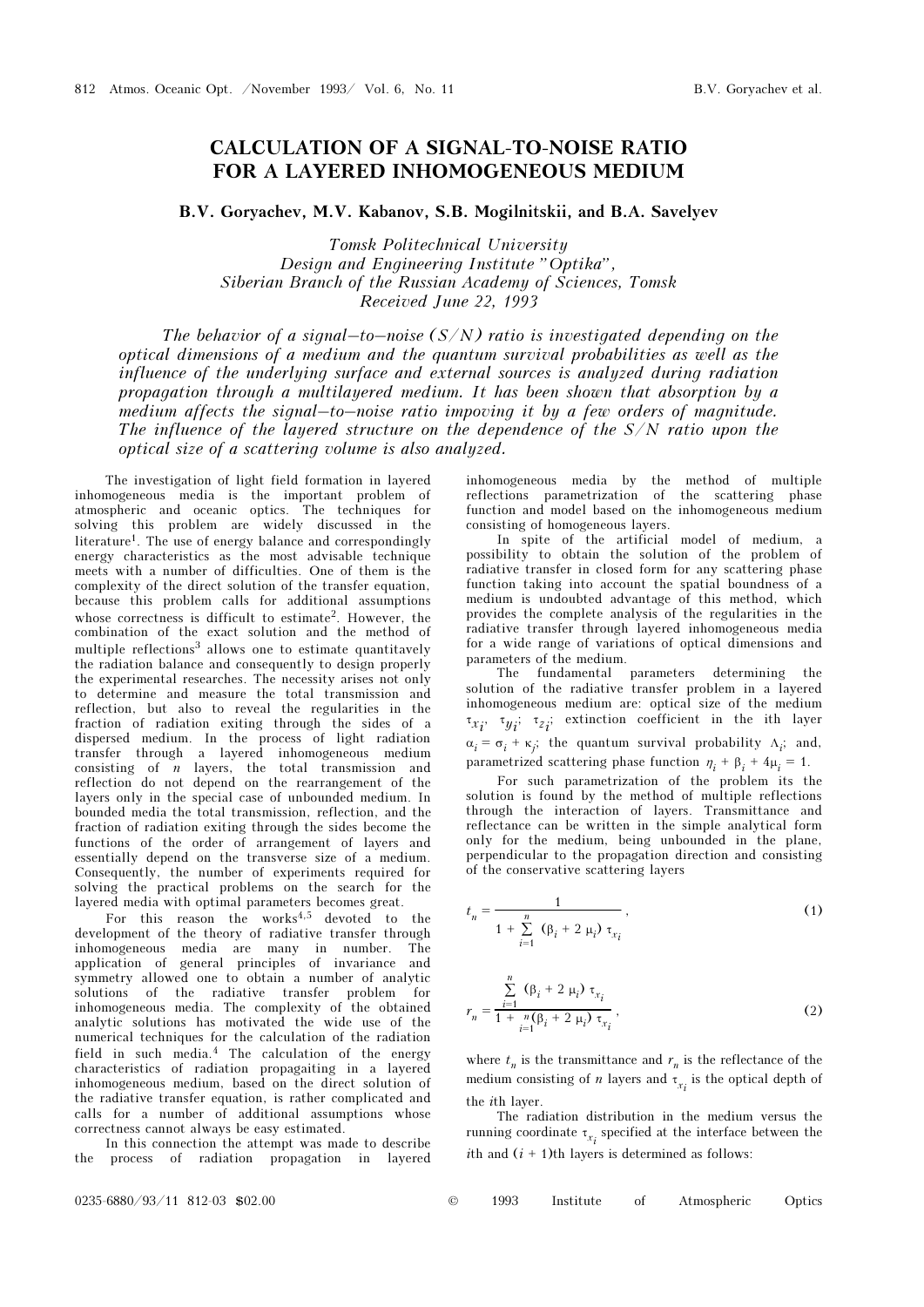$$
I_{1}(\tau_{x}) = I_{0} \frac{1 + \sum_{i=j+1}^{n} (\beta_{i} + 2 \mu_{i}) \tau_{x_{i}}}{1 + \sum_{i=1}^{n} (\beta_{i} + 2 \mu_{i}) \tau_{x_{i}}},
$$
\n(3)

$$
I_2(\tau_x) = I_0 \frac{\sum_{i=j+1}^n (\beta_i + 2 \mu_i) \tau_{x_i}}{1 + \sum_{i=1}^n (\beta_i + 2 \mu_i) \tau_{x_i}}.
$$
 (4)

It follows from the analysis of the obtained equations that the transmittance and reflectance of the unbounded conservative scattering medium do not depend on the order of arrangement of layers, whereas the radiation distribution in the medium transforms when the order of mutual arrangement of layers changes, and may have *n*! different values.

The description of the process of radiative transfer is considerably complicated and the solution can not be obtained in the analytical form for a spatially bounded layered inhomogeneous medium. The key to the solution to the problem of radiative transfer through the layered inhomogeneous medium is the solution to the problem of radiative transfer through a spatially bounded homogeneous layer, on the basis of which the solution for inhomogeneous medium can be found. The desired solution is written in the form of recurrent relations obtained in the calculation of the interaction of homogeneous layers. The transmittance, reflectance, absorptance, and the fraction of radiation exiting through the side have the form:

$$
t_n = t_1 \, t_{n-1} \, / \, (1 - r_1 \, r_{n-1}) \tag{5}
$$

$$
r_n = r_1 + \left[ t_1^2 \, r_{n-1} \, / \, (1 - r_1 \, r_{n-1}) \right],\tag{6}
$$

$$
S_n^* = S_1^* + \{ [t_1 \left( r_n S_1^* + S_{n-1}^* \right) ] \ / \left( 1 - r_1 r_{n-1} \right) \} . \tag{7}
$$

where  $t_n$  is the transmittance of *n* layers;  $r_n$  is the reflectance;  $S_n^*$  is the sum of absorptances and the fraction of radiation exiting through the side; and,  $t_1$ ,  $r_1$ ,  $S_1^*$ ,  $t_{n-1}$ ,  $r_{n-1}$ , and  $S_{n-1}^*$  are the transmittance, reflectance, absorptance, and fraction of radiation exiting through the side of the first and  $(n - 1)$ th layers, respectively.

Let us study the behavior of the  $S/N$  ratio depending on the optical size of the medium and quantum survival probability and analyze the effects of the underlying surface and external sources on the radiation propagating through the medium consisting of two homogeneous layers. The layers are chosen with identical optical depths  $\tau_r \neq 2$ .

The values of the  $S/N$  ratio depending on the transverse optical size of the medium  $(\tau_y = \tau_z)$  for different quantum survival probabilities Λ are shown in Fig. 1, in which curves 1 and 3 correspond to the homogeneous media with scattering phase functions characterized by the parameters of elongation  $a$  being equal to 1.0 and 12.09, respectively; curve 2 is for the layered medium consisting of two layers with the same scattering phase functions. It can be seen from the figure that the  $S/N$  ratio decreases as transverse dimentions of the medium increase, and the layered structure with the

number of layers  $n=2$  has no effect on this dependence; two layers with different scattering phase functions are similar to the case of a homogeneous medium with some average scattering phase function. This is explained by the fact that the transmission of the medium does not depend on the order of arrangement of layers.



FIG. 1. Signal–to–noise ratio depending on the transverse optical dimentions of the medium at  $\Lambda = 0.8$  and  $\tau_{\rm r}$  = 10:a = 1 (1), layered medium (2), and a = 12.09 (3).



FIG. 2. The  $S/N$  ratio depending on the quantum survival probability at  $\tau_x = 10$  and  $\tau_y = \tau_z = 1$ : 1)  $a = 1$ , 2) layered medium, and  $3$ ) a=12.09.



FIG. 3. The S/N ratio depending on the optical depth of layered inhomogeneous medium at  $\Lambda = 1$ : 1)  $\tau_{\mu} = \tau_{z} = 1$ , 2)  $\tau_{\nu} = \tau_{z} = 5$ , and 3)  $\tau_{\nu} = \tau_{z} = 10$ .

The  $S/N$  ratio depending on the quantum survival probability  $\Lambda$  is shown in Fig. 2. Curves 1 and 3 correspond